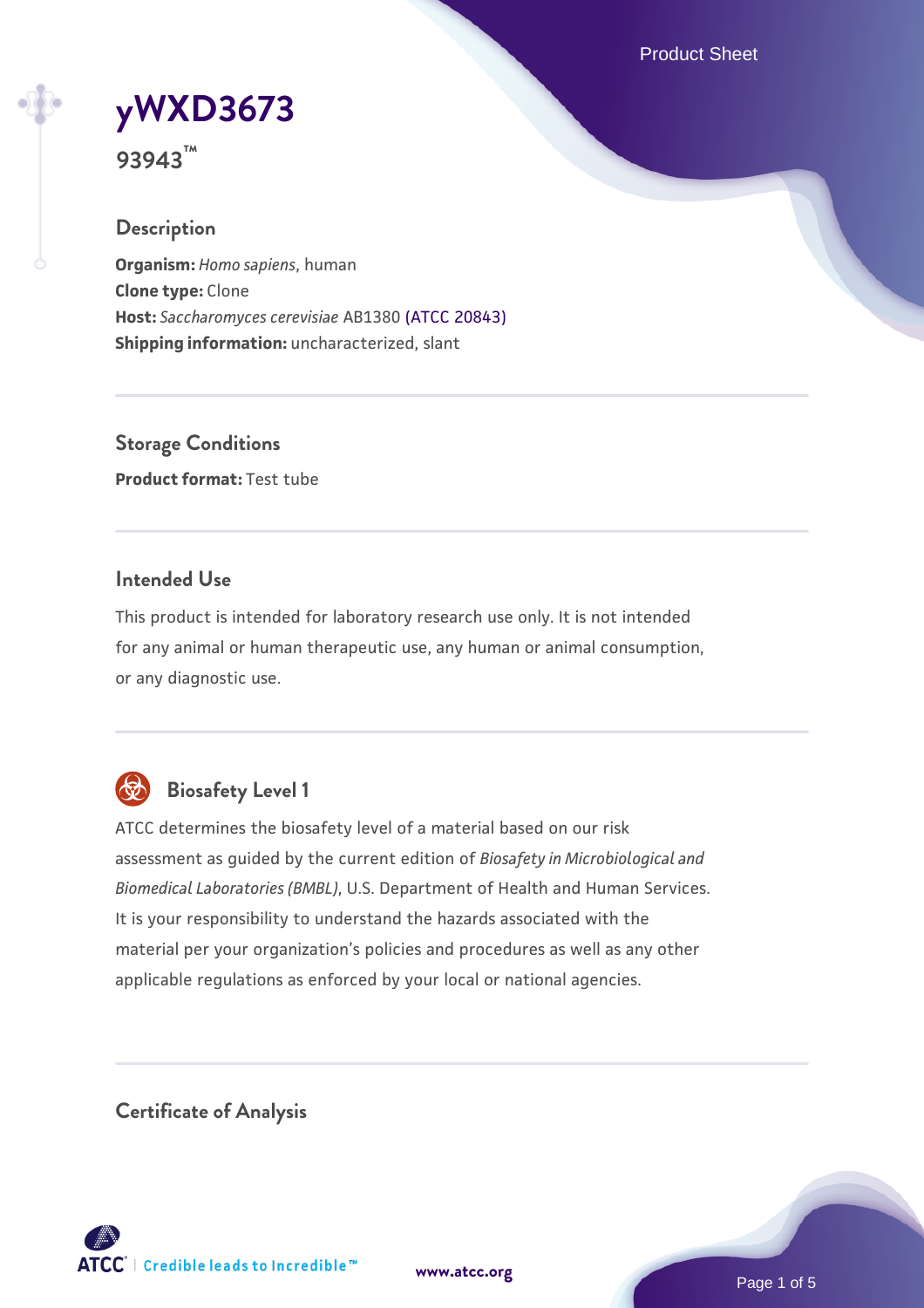# **[yWXD3673](https://www.atcc.org/products/93943)** Product Sheet **93943**

For batch-specific test results, refer to the applicable certificate of analysis that can be found at www.atcc.org.

# **Insert Information**

**Type of DNA:** genomic **Genome:** Homo sapiens **Chromosome:** X X pter-q27.3 **Gene name:** DNA Segment, single copy **Gene product:** DNA Segment, single copy [DXS5192] **Gene symbol:** DXS5192 **Contains complete coding sequence:** Unknown **Insert end:** EcoRI

# **Vector Information**

**Construct size (kb):** 140.0 **Intact vector size:** 11.454 **Vector name:** pYAC4 **Type of vector:** YAC **Host range:** *Saccharomyces cerevisiae*; *Escherichia coli* **Vector information:** other: telomere, 3548-4235 other: telomere, 6012-6699 Cross references: DNA Seq. Acc.: U01086 **Cloning sites:** EcoRI **Markers:** SUP4; HIS3; ampR; URA3; TRP1 **Replicon:** pMB1, 7186-7186; ARS1, 9632-10376

# **Growth Conditions**

**Medium:** 



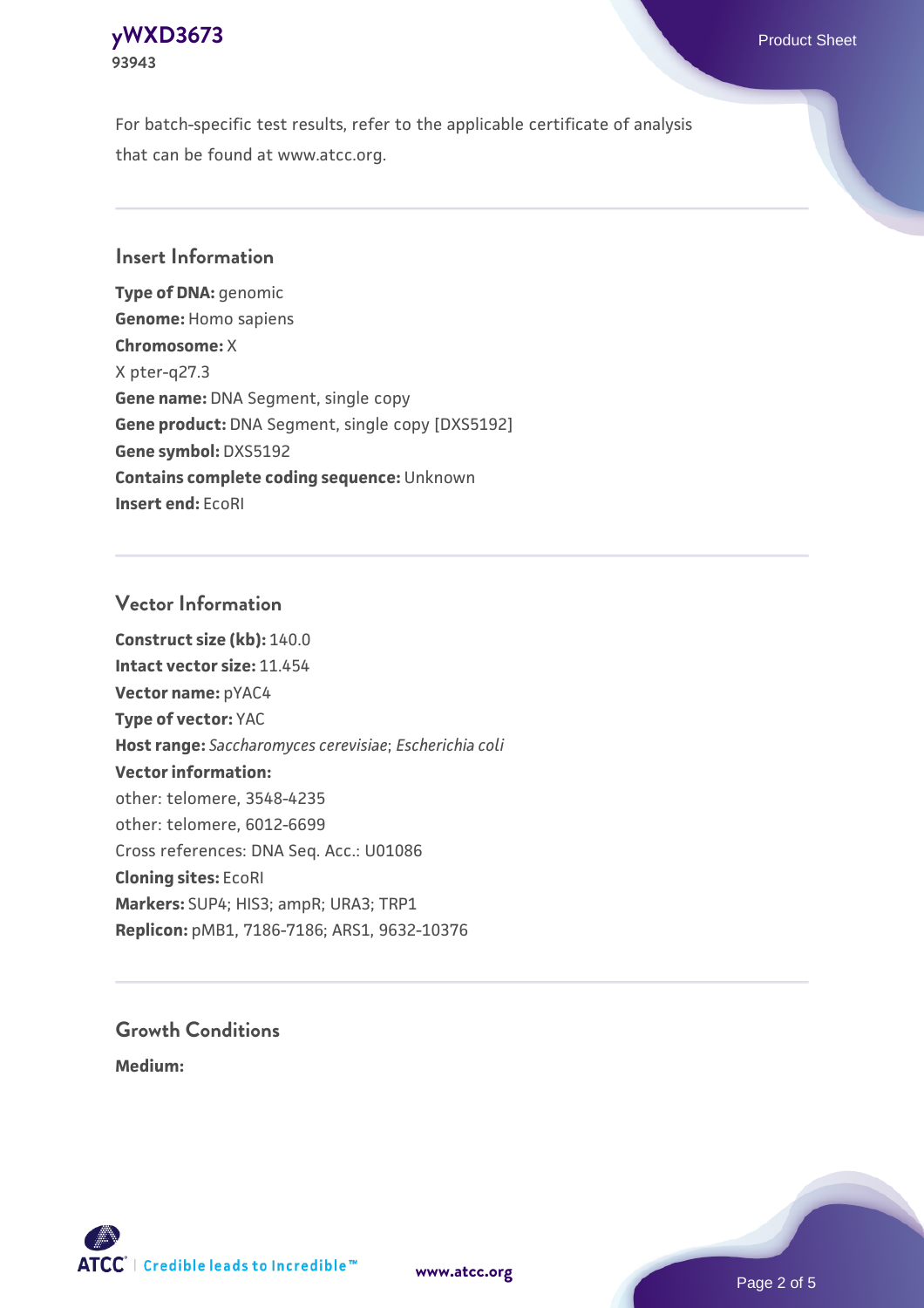**[yWXD3673](https://www.atcc.org/products/93943)** Product Sheet **93943**

[ATCC Medium 1245: YEPD](https://www.atcc.org/-/media/product-assets/documents/microbial-media-formulations/1/2/4/5/atcc-medium-1245.pdf?rev=705ca55d1b6f490a808a965d5c072196) **Temperature:** 30°C

#### **Notes**

More information may be available from ATCC (http://www.atcc.org or 703- 365-2620).

# **Material Citation**

If use of this material results in a scientific publication, please cite the material in the following manner: yWXD3673 (ATCC 93943)

# **References**

References and other information relating to this material are available at www.atcc.org.

#### **Warranty**

The product is provided 'AS IS' and the viability of ATCC® products is warranted for 30 days from the date of shipment, provided that the customer has stored and handled the product according to the information included on the product information sheet, website, and Certificate of Analysis. For living cultures, ATCC lists the media formulation and reagents that have been found to be effective for the product. While other unspecified media and reagents may also produce satisfactory results, a change in the ATCC and/or depositor-recommended protocols may affect the recovery, growth, and/or function of the product. If an alternative medium formulation or reagent is used, the ATCC warranty for viability is no longer

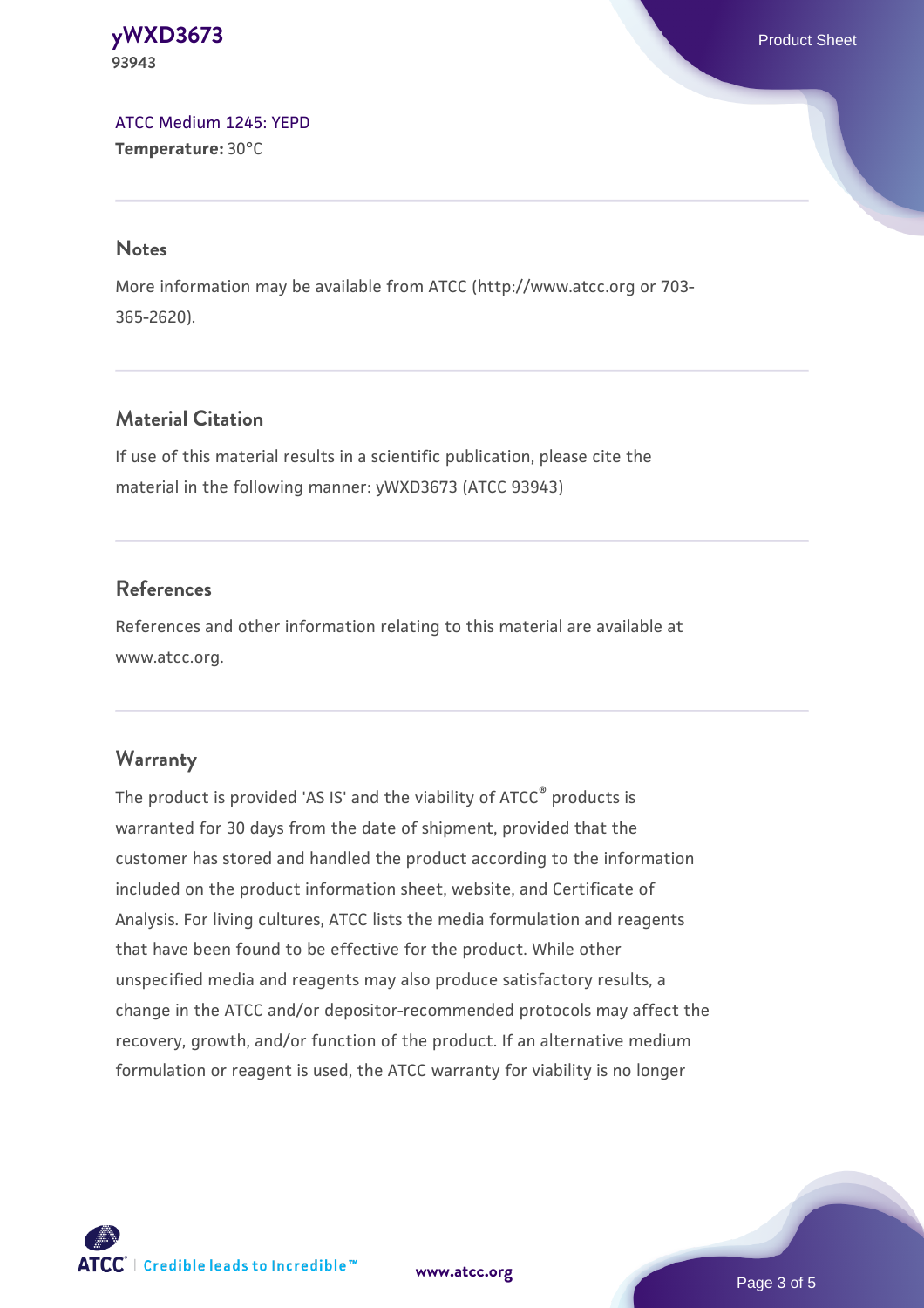**[yWXD3673](https://www.atcc.org/products/93943)** Product Sheet **93943**

valid. Except as expressly set forth herein, no other warranties of any kind are provided, express or implied, including, but not limited to, any implied warranties of merchantability, fitness for a particular purpose, manufacture according to cGMP standards, typicality, safety, accuracy, and/or noninfringement.

#### **Disclaimers**

This product is intended for laboratory research use only. It is not intended for any animal or human therapeutic use, any human or animal consumption, or any diagnostic use. Any proposed commercial use is prohibited without a license from ATCC.

While ATCC uses reasonable efforts to include accurate and up-to-date information on this product sheet, ATCC makes no warranties or representations as to its accuracy. Citations from scientific literature and patents are provided for informational purposes only. ATCC does not warrant that such information has been confirmed to be accurate or complete and the customer bears the sole responsibility of confirming the accuracy and completeness of any such information.

This product is sent on the condition that the customer is responsible for and assumes all risk and responsibility in connection with the receipt, handling, storage, disposal, and use of the ATCC product including without limitation taking all appropriate safety and handling precautions to minimize health or environmental risk. As a condition of receiving the material, the customer agrees that any activity undertaken with the ATCC product and any progeny or modifications will be conducted in compliance with all applicable laws, regulations, and guidelines. This product is provided 'AS IS' with no representations or warranties whatsoever except as expressly set forth herein and in no event shall ATCC, its parents, subsidiaries, directors, officers, agents, employees, assigns, successors, and affiliates be liable for indirect, special, incidental, or consequential damages of any kind in connection with or arising out of the customer's use of the product. While reasonable effort is made to ensure authenticity and reliability of materials on deposit, ATCC is not liable for damages arising from the misidentification or



**[www.atcc.org](http://www.atcc.org)**

Page 4 of 5